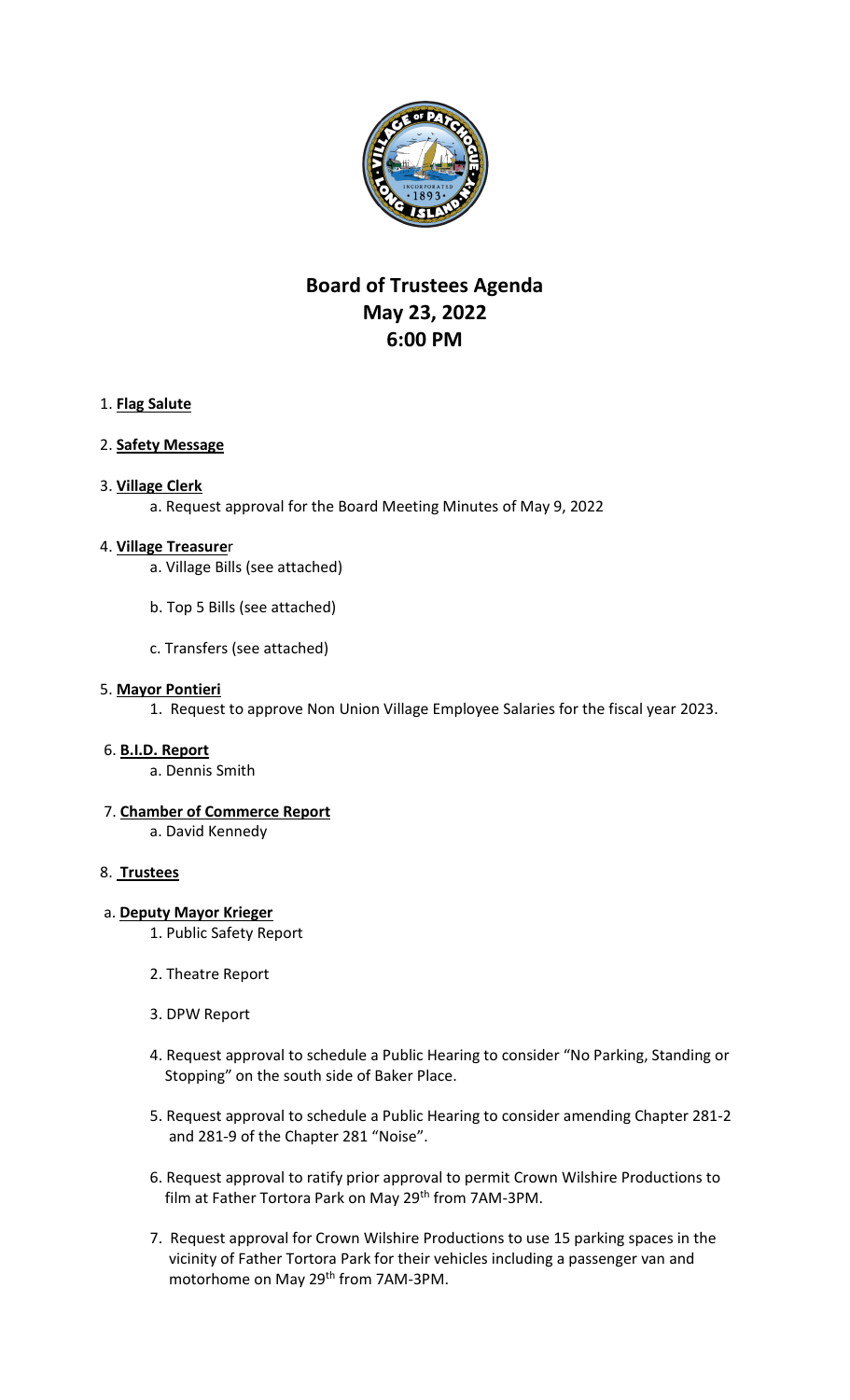- 8. Request approval to hire Nicholas Giammarella and John James as Seasonal Help for DPW at \$17/hr.
- 9. Request approval to increase Joseph Sinclair salary as DPW Laborer to \$17/hr.

#### b. **Trustee Keyes**

1. P.E.P. Report

- 2. Parks & Recreation Report
- 3. Request approval to remove Nick Rosenberg from the Climate Smart Task Force due to a change in residency.
- 4. Request approval to appoint Patrick McHeffey to the Climate Smart Task Force.
- 5. Request approval to authorize Mayor Paul V. Pontieri or Deputy Mayor John A. Krieger to act on behalf of the Village of Patchogue in all matters pertaining to the Department of the Army Permit for Shorefront Shoreline Project.
- 6. Request approval to hire Angela Avecillas as a Recreation Aide at \$15/hr.
- 7. Request approval for H2M to complete the engineering design (plans, specs & permitting) for the Beach Club Out-of-District sewer connection for \$33,000 as specified in Table 3 of the Map & Plan for the Village Pool & Beach Club.

#### c. **Trustee Brinkman**

1. Planning & Zoning Report

### d. **Trustee Ferb**

- 1. Major Projects Update
- 2. Request approval for the Patchogue Lions Club to hold its annual  $4<sup>th</sup>$  of July Parade with rain date of July 9<sup>th</sup> at 10:30AM with street closure from West Avenue to Rider Avenue between the hours of 9:30AM and 12:30AM.
- 3. Request approval for the Greater Patchogue Chamber of Commerce to hold their Fall Festival on Saturday, October 15<sup>th</sup> from 11AM to 5:00PM with street closures on Main Street between Maple Avenue and West Avenue and on Ocean Avenue between Oak Street and Church Street from 10:00AM – 6:00PM.
- 4. Request approval for the Greater Patchogue Chamber of Commerce to hold the following Family Fun Events: 1) Friday, August 5, 5:00 to 9:00PM with East Main Street closed between Maple Ave and Ocean Ave between the hours of 4:00 PM and 10:00 PM. 2) Sunday, October 2, 11:00 AM to 3:00 PM with use of the cut-out section of the Terry Street lot located to the east of the Patchogue- Medford Library between the hours of 10:00 AM and 4:00 PM. 3) December 9, 5:00 PM to 9:00 PM with street closure on Main Street between Maple and Ocean Ave between the hours of 4:00 PM and 10:00 PM subject to approval of a Special Events Permit Application for each event.